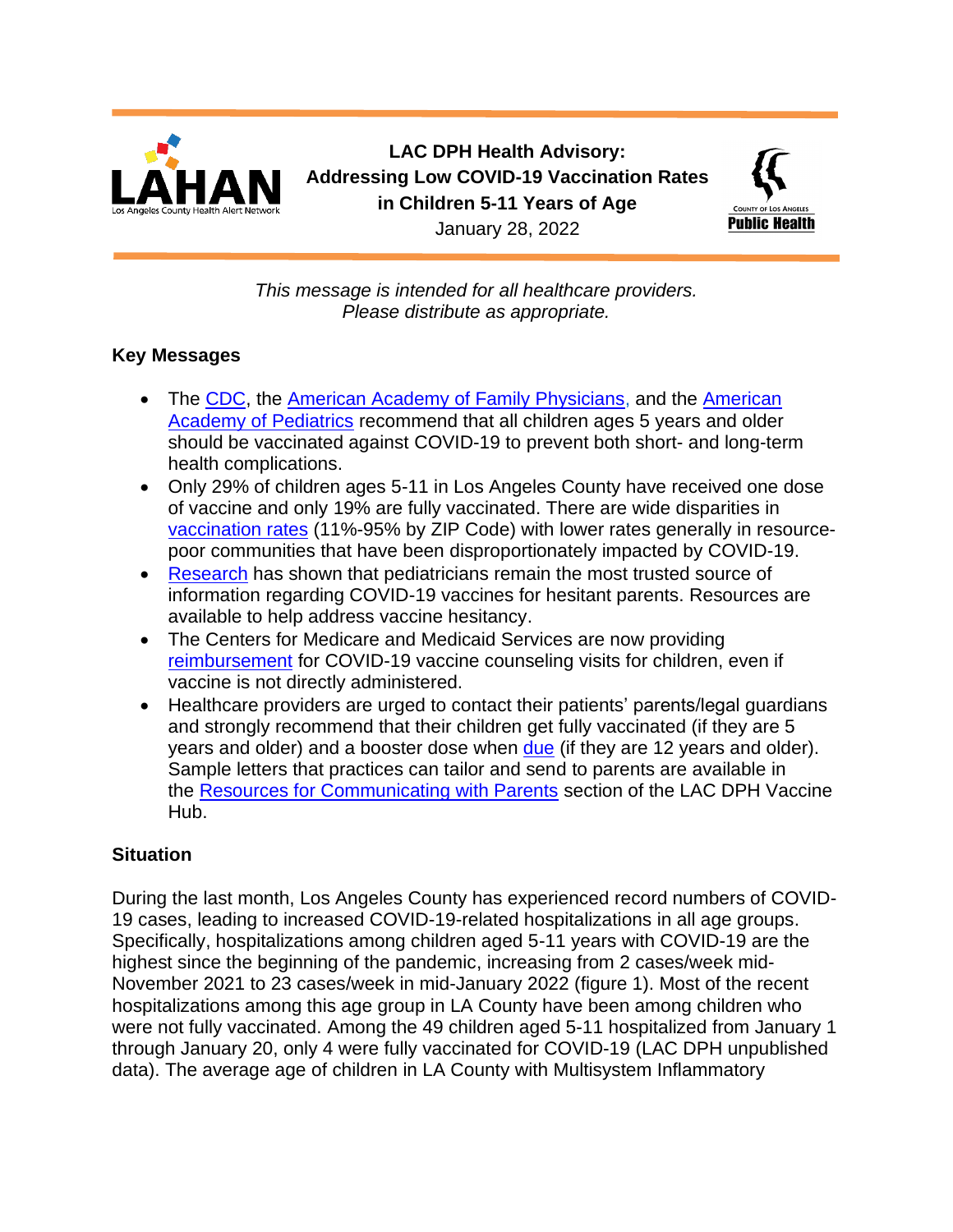Syndrome in Children (MIS-C) is 8 years of age. See Reported MIS-C Cases [Associated with COVID-19 in LA County, 2020-2022.](http://publichealth.lacounty.gov/acd/ncorona2019/images/miscDashboard.PNG)

Figure 1. Number of 5- through 11-year-olds with COVID-19 admitted to hospitals in Los Angeles County, by admission date. \*



*\** This includes admissions due to COVID-19 related illness and COVID-19 infection detected through screening.

### *Vaccine safety and effectiveness*

On November 2, 2021, the Advisory Committee on Immunization Practices (ACIP) reviewed clinical trial data showing that the Pfizer-BioNTech ("Pfizer") vaccine is safe and effective at preventing COVID-19 in children 5-11 years of age. They recommended that children in this age group receive a 2-dose series of Pfizer pediatric vaccine. An [MMWR](https://www.cdc.gov/mmwr/volumes/70/wr/mm705152a1.htm) on December 31, 2021, reported that as of December 19, over 8.7 million doses of Pfizer vaccine had been administered to this age group and serious adverse events were rarely reported. Furthermore, data suggests that COVID-19 vaccination remains highly protective against [hospitalizations](https://covid.cdc.gov/covid-data-tracker/#covidnet-hospitalizations-vaccination) and long-term complications, including [Multi](https://www.cdc.gov/mmwr/volumes/71/wr/mm7102e1.htm)[system Inflammatory Syndrome in Children.](https://www.cdc.gov/mmwr/volumes/71/wr/mm7102e1.htm) On January 5, 2022, the ACIP also reviewed safety data in children using three different systems, the Vaccine Safety [Datalink,](https://www.cdc.gov/vaccines/acip/meetings/downloads/slides-2022-01-05/04-COVID-Klein-508.pdf) [v-safe,](https://www.cdc.gov/vaccines/acip/meetings/downloads/slides-2022-01-05/03-COVID-Hause-508.pdf) and the [Vaccine Adverse Events Reporting System,](https://www.cdc.gov/vaccines/acip/meetings/downloads/slides-2022-01-05/02-COVID-Su-508.pdf) as well as vaccine [effectiveness](https://www.cdc.gov/vaccines/acip/meetings/downloads/slides-2022-01-05/06_COVID_Oliver_2022-01-05.pdf) data, which again showed that this vaccine is safe and effective.

### *Additional doses and booster doses*

It is recommended that individuals age 5 and older who are [moderately or severely](https://www.cdc.gov/coronavirus/2019-ncov/vaccines/recommendations/immuno.html)  [immunocompromised](https://www.cdc.gov/coronavirus/2019-ncov/vaccines/recommendations/immuno.html) should get an additional primary dose of mRNA vaccine 28 days after their second dose because they may not respond adequately to a two-dose series.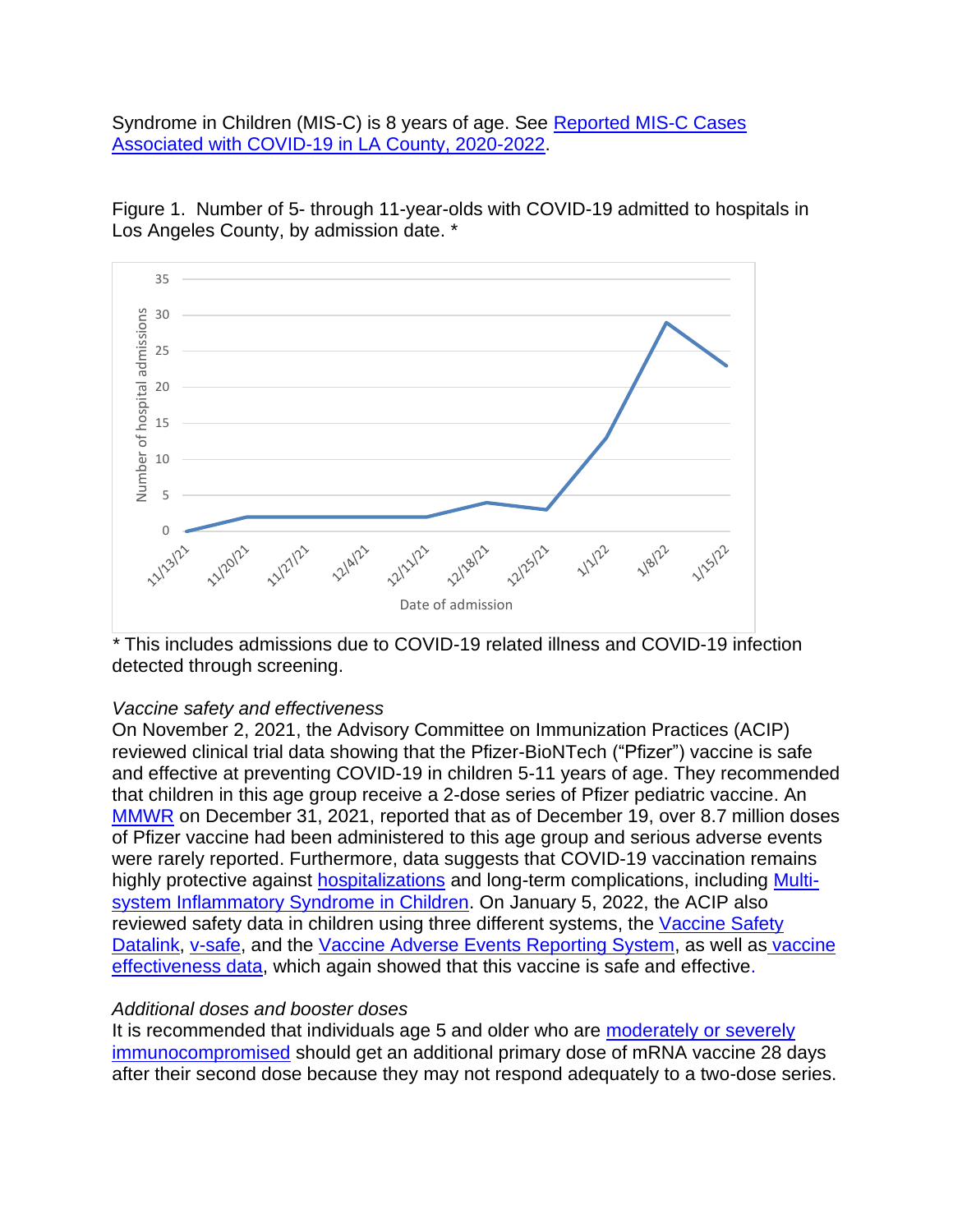A booster dose is recommended for everyone age 12 and over given the reassuring vaccine safety data and the [emerging evidence](https://www.cdc.gov/mmwr/volumes/71/wr/mm7104e2.htm?s_cid=mm7104e2_w) that a booster dose significantly increases protection against infection with the Omicron variant. It is recommended that youth ages 12-17 receive a single Pfizer vaccine dose at least 5 months after completing the primary series, and people age 18 and over receive either a Pfizer or Moderna booster. See [Provider COVID-19 Vaccine Eligibility Summary Table.](http://ph.lacounty.gov/acd/ncorona2019/docs/VaccineScheduleProviders102221.pdf)

*Low vaccination rates in 5- through 11-year-olds with wide variation by ZIP Code* Despite the demonstrated safety and efficacy of the Pfizer vaccine in children and the unprecedented surge in COVID-19 cases, vaccination rates continue to be low in children aged 5-11 years. In Los Angeles County, only 29% have received a first dose compared to 83% of 12- through17-year-olds. In addition, first dose rates for 5- through 11-year-olds by ZIP Code vary considerably, from 11% to 95%, with the lowest rates generally in resource-poor communities that have been disproportionately impacted by COVID-19. Booster dose uptake among 12-through 17-year-olds is also low. View the LA County [COVID-19 Vaccine Data Dashboard](http://www.ph.lacounty.gov/media/Coronavirus/vaccine/vaccine-dashboard.htm) for more details.

#### *Vaccine acceptance*

Parental concerns about COVID-19 vaccination include potential unknown long-term health issues, side effects, and that the vaccine is too new, as well as not being worried about COVID-19 or thinking that the vaccine is unnecessary. Per Kaiser Family [Foundation,](https://www.kff.org/coronavirus-covid-19/poll-finding/kff-covid-19-vaccine-monitor-winter-2021-update-on-parents-views-of-vaccines/#:~:text=As%20previous%20KFF%20research%20has,about%20the%20vaccines%20for%20children.) pediatricians are the most trusted source of information on the COVID-19 vaccine for 77% of parents, yet only 37% of parents of children ages 5 to 11 say they have spoken with their child's pediatrician about the COVID-19 vaccine. Many resources are available to help providers address these concerns during conversions with patients (see below).

To better protect children and address inequities in COVID-19 vaccine uptake, we are urging providers to take action. Note: The Centers for Medicare and Medicaid Services are now providing [reimbursement](https://www.cmadocs.org/newsroom/news/view/ArticleId/49605/Medi-Cal-to-cover-COVID-vaccine-counseling-by-health-care-providers) for COVID-19 counseling visits, even if vaccine is not directly administered.

### **Actions Requested of Providers**

- **Consider [enrolling](https://mycavax.cdph.ca.gov/s/) to become a COVID-19 vaccine provider**. Contact the LAC DPH vaccine on-boarding team with questions or for support at: [COVAXonboard@ph.lacounty.gov.](file:///C:/Users/e494745/AppData/Local/Microsoft/Windows/INetCache/Content.Outlook/XXHGGFRU/COVAXonboard@ph.lacounty.gov)
- **Contact the parents/caregivers of patients 5 years of age and older** and:
	- o **Urge and them to get their child(ren) up to date with their vaccines** (i.e., complete a primary vaccine series and get a booster as soon as they are eligible). Note that children who have recently been infected with COVID-19 can get a vaccine (including a booster) as soon as their acute illness has resolved, and they have completed [isolation.](http://publichealth.lacounty.gov/acd/ncorona2019/covidisolation/)
	- o **Tell them how access COVID-19 vaccines.** Vaccines are widely available across LA County, including at DPH vaccine sites, pharmacies,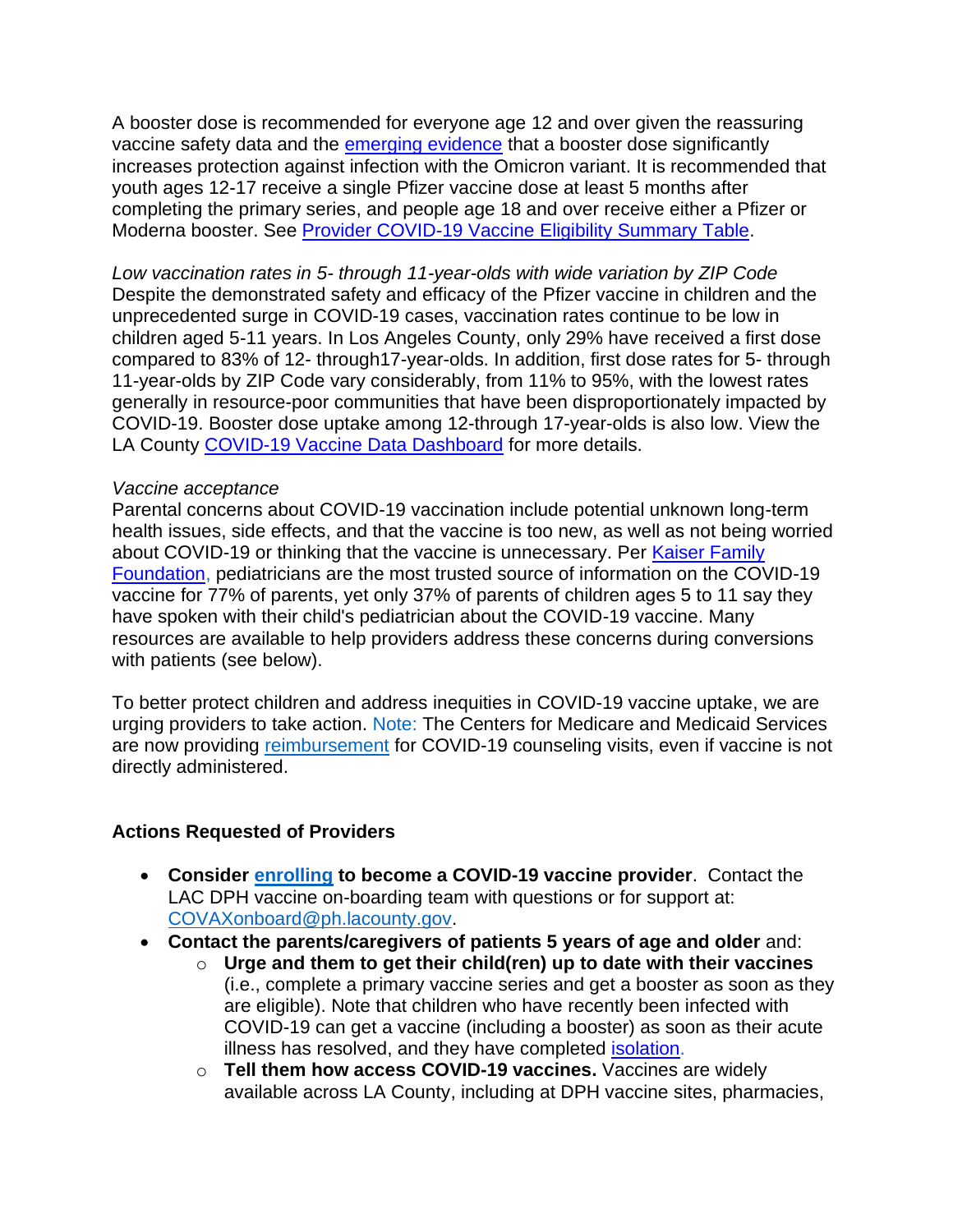school-based vaccine clinics and other trusted sources and many do not require an appointment. To search for a vaccine provider, by location and vaccine type, visit [ph.lacounty.gov/VaccineAppointment](http://ph.lacounty.gov/acd/ncorona2019/vaccine/hcwsignup/) or [ph.lacounty.gov/CitaDeVacuna](http://publichealth.lacounty.gov/acd/ncorona2019/vaccine/hcwsignup/Spanish.htm) (Spanish).

- o **Sample letters that your practice can tailor** are available in the [Resources for Communicating with Parents](https://t.e2ma.net/click/jbohqt/fcmhgg/r9j31af) section of the LAC DPH Vaccine Hub. These include both short and long versions for practices that offer COVID-19 vaccination and for practices that can provide guidance and referral for vaccination.
- **Familiarize yourself with resources to address questions about COVID-19 vaccines as well as vaccine hesitancy**. Resources include:
	- o Tuesday night [pediatric provider office hours](http://publichealth.lacounty.gov/acd/ncorona2019/docs/COVIDVaccineForChildrenInfoHourFlyer.pdf) co-hosted by the AAP and LAC DPH addressing questions about COVID-19 ordering, handling, and administration.
	- o CDPH ["30 Conversations in 30 Days"](https://eziz.org/covid/30conversations/) Campaign including how to have effective conversations with parents about COVID-19 vaccines for schoolaged children and talking with patients in Latinx and Black communities about COVID-19 vaccines.
	- o AAP ["ThisIsOurShot" toolkit](https://www.aap.org/en/news-room/campaigns-and-toolkits/covid-19-vaccine-toolkit/)
	- o LAC DPH [Vaccine Community Resources](http://www.publichealth.lacounty.gov/media/Coronavirus/vaccine/resources.htm) (see below)
	- o CDC [How to Talk with Parents and Caregivers about](https://www.cdc.gov/vaccines/covid-19/hcp/pediatrician.html) COVID-19 **[Vaccination](https://www.cdc.gov/vaccines/covid-19/hcp/pediatrician.html)**
- **Consider posting information about the importance of COVID-19 vaccine** on your medical practice's website and social media. See COVID-19 vaccine promotional resources for children and teens: [CDC](https://www.cdc.gov/vaccines/covid-19/planning/children/resources-promote.html) | [LAC DPH.](http://publichealth.lacounty.gov/media/Coronavirus/vaccine/resources.htm#SocialMedia)
- **Continue to report any suspected adverse events following receipt of any vaccine to the Vaccine Adverse Events Reporting System** [\(VAERS\)](https://vaers.hhs.gov/reportevent.html).

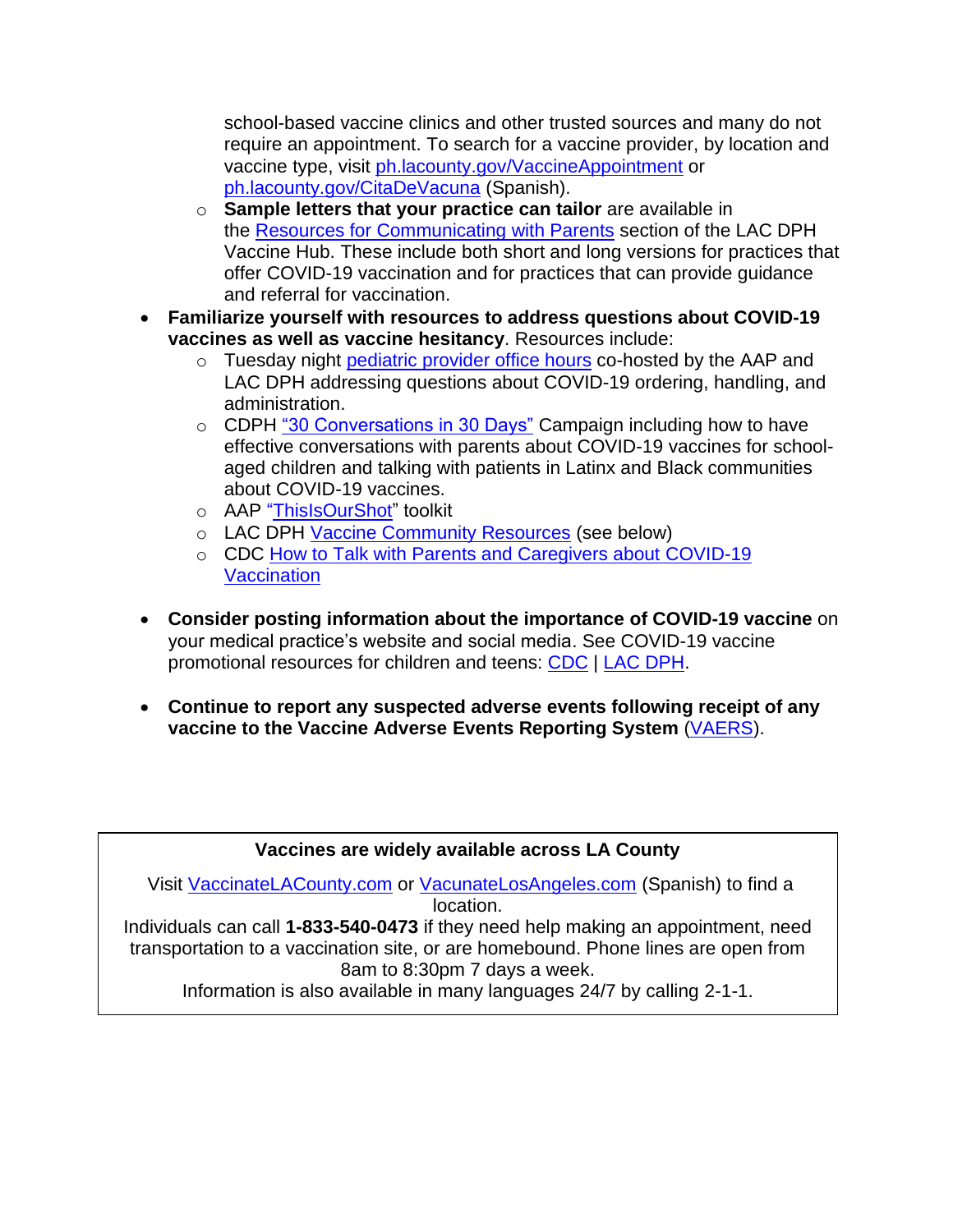## **Resources**

• [Billing and Reimbursement](https://eziz.org/covid/vaccine-administration/#J) resources curated by the California COVID-19 Vaccination Program

# *LAC DPH*

• **Sample letter templates** 

 *For practices that provide COVID-19 vaccines*

- o [Long letter template](http://publichealth.lacounty.gov/acd/ncorona2019/docs/LongLetterTemplatePedsForPracticesThatVax.docx)
- o [Short letter template](http://publichealth.lacounty.gov/acd/ncorona2019/docs/ShortLetterTemplatePedsForPracticesThatVax.docx) (English/Spanish)

 *For practices that refer patients for COVID-19 vaccines*

- o [Long letter template](http://publichealth.lacounty.gov/acd/ncorona2019/docs/LongLetterTemplatePedsForPracticesReferForVax.docx)
- o [Short letter template](http://publichealth.lacounty.gov/acd/ncorona2019/docs/ShortLetterTemplatePedsForPracticesReferForVax.docx) (English/Spanish)

## • **COVID-19 vaccine resources for providers**

- o [Eligibility summary table for providers](http://ph.lacounty.gov/acd/ncorona2019/docs/VaccineScheduleProviders102221.pdf) summarizes vaccine eligibility based on the primary series and patient age and/or risk factors
- o [Vaccination](http://publichealth.lacounty.gov/acd/ncorona2019/vaccine) Hub
- o [Social media/webpage assets](http://publichealth.lacounty.gov/media/Coronavirus/vaccine/resources.htm#SocialMedia)
- o [Pediatric provider office hours](http://publichealth.lacounty.gov/acd/ncorona2019/docs/COVIDVaccineForChildrenInfoHourFlyer.pdf)

# • **COVID-19 vaccine resources for patients**

These resources are available in multiple languages on the DPH [Vaccine](http://www.publichealth.lacounty.gov/media/Coronavirus/vaccine/resources.htm)  [Community Resources](http://www.publichealth.lacounty.gov/media/Coronavirus/vaccine/resources.htm) subpage of [VaccinateLACounty.com](http://publichealth.lacounty.gov/media/Coronavirus/vaccine/) (Spanish - [VacunateLosAngeles.com\)](http://publichealth.lacounty.gov/media/Coronavirus/vaccine/index-es.htm)

- o Eligibility [summary table for the public](http://publichealth.lacounty.gov/media/Coronavirus/docs/vaccine/VaccineEligibilitySummaryTable.pdf)
- o [FAQs for parents](http://publichealth.lacounty.gov/media/Coronavirus/docs/vaccine/FAQ-Vaccine_ParentsGuardians.pdf)
- o [Fact sheet for parents](http://publichealth.lacounty.gov/media/Coronavirus/docs/vaccine/VaccineFacts_Parents.pdf)
- o [Fact sheet for teens](http://publichealth.lacounty.gov/media/Coronavirus/docs/vaccine/VaccineFacts_Teens.pdf)

Note: These resources are also available in the [Resources for Communicating with Parents](http://publichealth.lacounty.gov/acd/ncorona2019/vaccine/#communicatingwithparents) section of the LAC DPH Vaccine Hub.

### *CDC*

- [Interim Clinical Considerations for Use of COVID-19 Vaccines](https://www.cdc.gov/vaccines/covid-19/clinical-considerations/covid-19-vaccines-us.html?CDC_AA_refVal=https%3A%2F%2Fwww.cdc.gov%2Fvaccines%2Fcovid-19%2Finfo-by-product%2Fclinical-considerations.html)  [Currently Approved or Authorized in the United States](https://www.cdc.gov/vaccines/covid-19/clinical-considerations/covid-19-vaccines-us.html?CDC_AA_refVal=https%3A%2F%2Fwww.cdc.gov%2Fvaccines%2Fcovid-19%2Finfo-by-product%2Fclinical-considerations.html)
- [Characteristics and Clinical Outcomes of Children and Adolescents](https://www.cdc.gov/mmwr/volumes/70/wr/mm705152a3.htm?s_cid=mm705152a3_w.)  [Aged <18 Years Hospitalized with COVID-19 —](https://www.cdc.gov/mmwr/volumes/70/wr/mm705152a3.htm?s_cid=mm705152a3_w.) Six Hospitals, [United States, July–August 2021](https://www.cdc.gov/mmwr/volumes/70/wr/mm705152a3.htm?s_cid=mm705152a3_w.)
- [Resources to Promote the COVID-19 Vaccine for Children & Teens](https://www.cdc.gov/vaccines/covid-19/planning/children/resources-promote.html)

**Visit the LAC DPH [COVID-19](http://publichealth.lacounty.gov/acd/ncorona2019/) Provider Hub and [Vaccination](http://publichealth.lacounty.gov/acd/ncorona2019/vaccine) Hub** Refresh your browser to view the latest version.